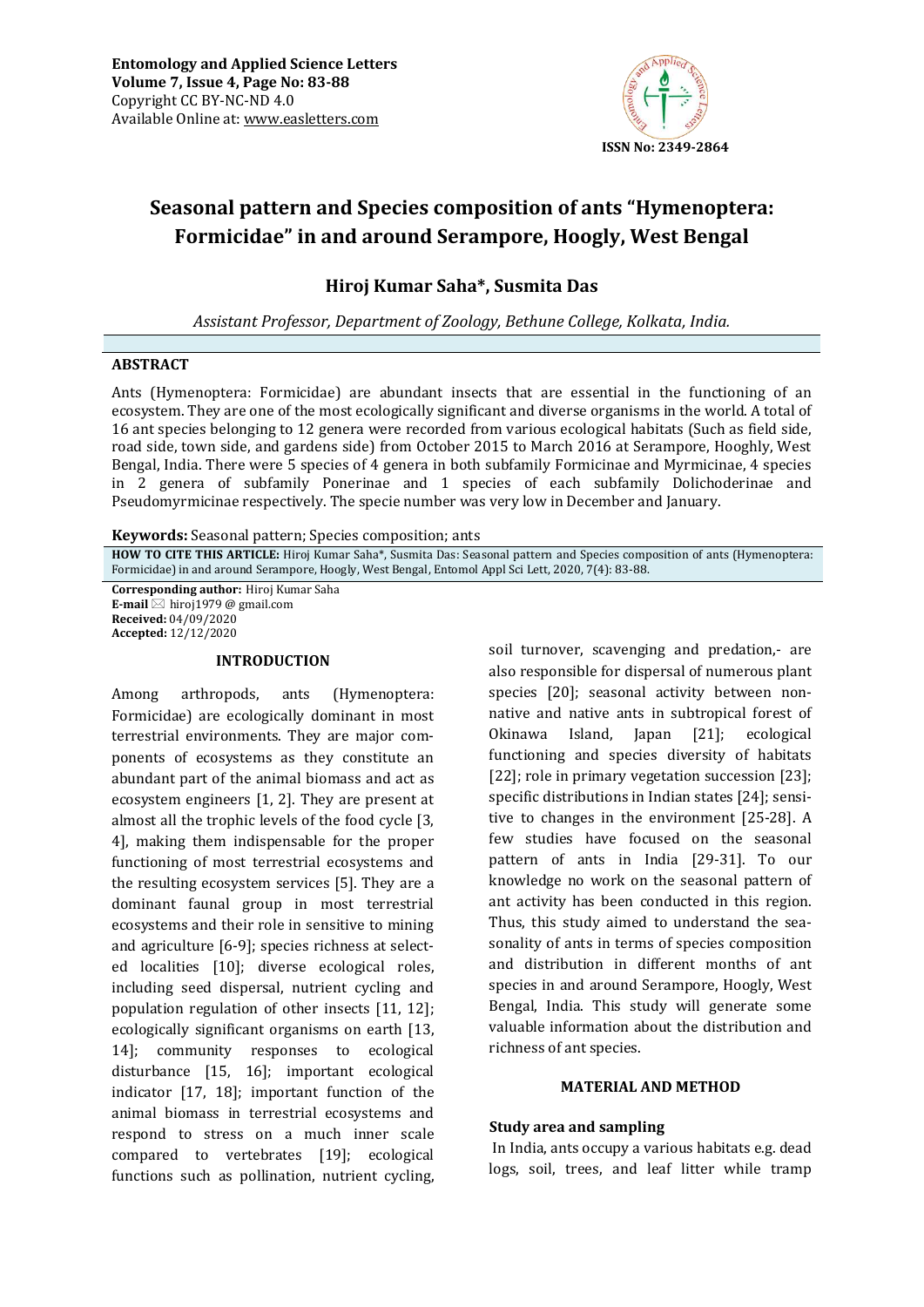species prefer human-modified habitats. Moreover, ants are present at almost all the trophic levels of the food web [3, 32]. The ants were collected from various ecological habitats (Such as field side, road side, town side and gardens side) in and around Serampore, (22.7505° N, and 88.3406° E) is situated in the district Hooghly in West Bengal. The samples were surveyed from October 2015 to March 2016 twice a month at fifteen-day intervals from morning 8AM to 10AM and afternoon 3PM to 5PM during good weather periods (no strong wind and heavy rain). Ants, in general, are very

# **Saha and Das** *Entomol. Appl. Sci. Lett., 2020, 7(4): 83-88*

easy to sample. Ant fauna were sampled using hand collections with forceps or nets and bush beating. The collected ants were kept in plastic vials of 6 cm diameter x 8 cm depth. All the vials were labelled properly by marking the details of the locality, date of collection and information's about the species habitat, whether it was arboreal or ground-dwelling. All the specimens were brought to the laboratory for identification. The specimens were captured by a camera (Nikon S6800). The list of ant species is shown in **Figure A**. All identifications were confirmed from the Zoological Survey of India, Kolkata.



**Figure A. The list of ant species in the study: 1,** *P. longicornis;* **2,** *C. compressus***; 3,** *C. crassisquamis;* **4,** *A. gracilipes;* **5,** *O. smaragdina;* **6,** *P. affinis;* **7,** *C. mogdiliani;* **8, C***. rogenhoferi;* **9, S***. geminata;* **10,** *P. smythiesi;* **11, D***. rugosum;* **12, P***. sulcata;* **13,** *P. rufipes;* **14,** *P. melaneria;* **15, T***. melanocephalum;* **and 16,** *T. rufonigra***.** 

# **RESULTS AND DISCUSSION**

The most recent species list includes approximately 828 species and subspecies of ants belonging to 100 genera have been listed from India [24]. Mathew & Tiwari [33] reported

163 species in 52 genera, from Meghalaya. They help decompose animal, plant and organic matter remains by fragmentation of organic matters and also propagating the production of decomposers in their nests, and facilitate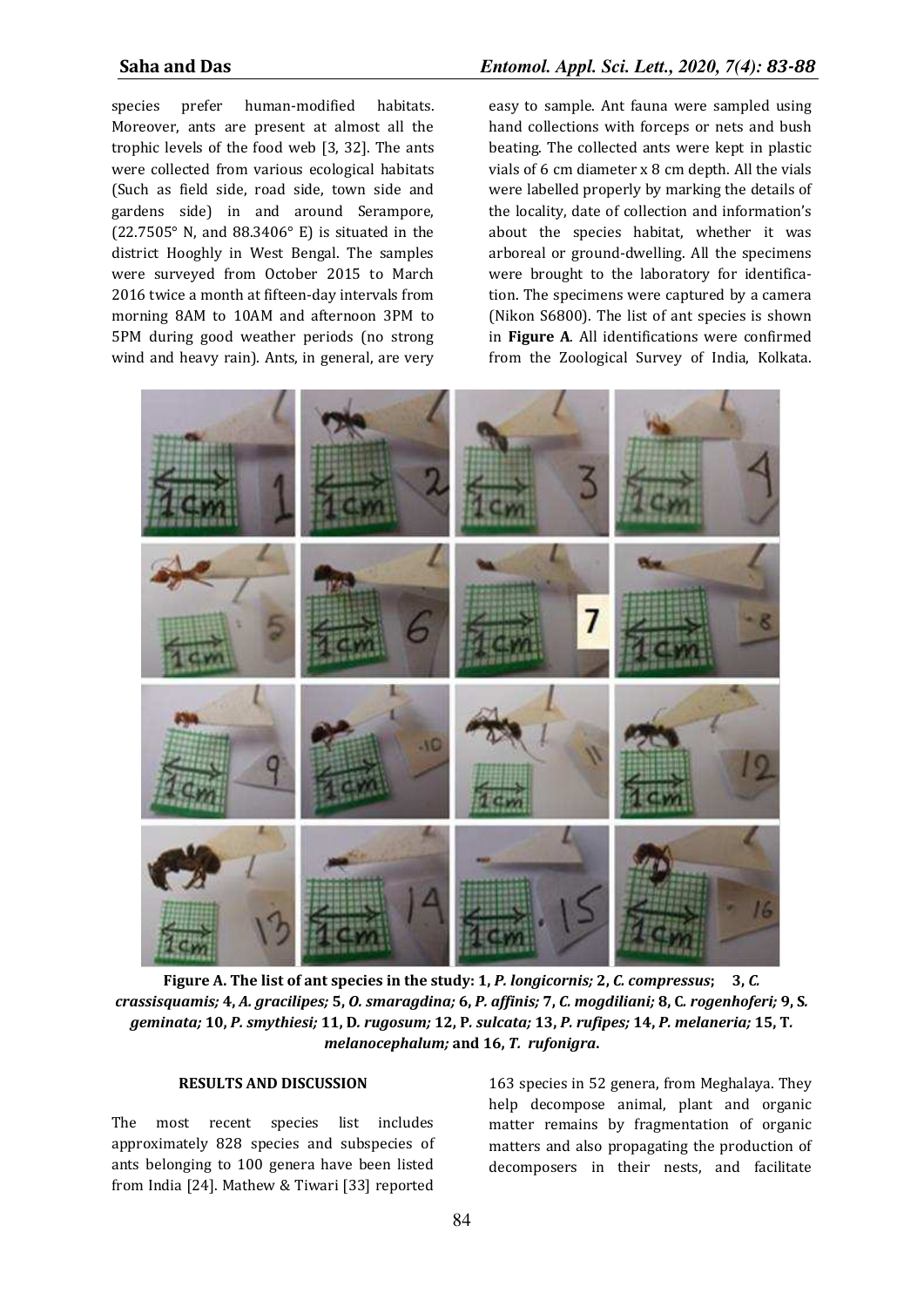microbial activities. Urban ecosystems are complex socio-ecological systems with significant functions. Urban areas increase as residential, commercial, and industrial areas associated with the decrease of the natural environment. Urbanization is an important cause of habitat degradation, habitat loss, and fragmentation. During this study period, monthwise distribution of ant species ('+' = present, '-' = absent) is shown in (**Table 1**). A total of 16 ant species i.e. *Camponotus compressus* Fab., *Anoplolepis gracilipes* Smith, *Camponotus crassisquamis* Forel, *Oecophylla smaragdina*  Fabricius, *Paratrechina longicornis* Latreille, *Phidologiton affinis* Jerdon, *Crematogaster mogdiliani* Emery, *Crematogaster rogenhoferi*  Mayr, *Solenopsis geminata* Fabricius, *Pheidole smythiesii* Forel, *Diacamma rugosum* Le Guillou, *Pachycondyla melaneria* Emery, *Pachycondyla rufipes* Jerdon, *Pachycondyla sulcata* Frane, *Tapinoma melanocephalum* Fabricius and *Tetraponera rufonigra* Jerdon were recorded during the study period. There were 5 species of 4 genera in both subfamily Formicinae and Myrmicinae, 4 species in 2 genera of subfamily Ponerinae and 1 species of subfamily Dolichoderinae and Pseudomyrmicinae respectively.

| <b>Table 1:</b> Month-wise distribution of ant species $(4)$ = present, $(4)$ = absent) at Serampore in Hoogly during |
|-----------------------------------------------------------------------------------------------------------------------|
| the study period.                                                                                                     |

| Sub-Family        | <b>Species name</b> | Month      |            |                |           |           |           |
|-------------------|---------------------|------------|------------|----------------|-----------|-----------|-----------|
|                   |                     | <b>Oct</b> | <b>Nov</b> | <b>Dec</b>     | Jan       | Feb       | Mar       |
| <b>Formicinae</b> | A. gracilipes       | $\ddot{}$  | $\ddot{}$  |                |           | $\ddot{}$ | $\ddot{}$ |
|                   | C. compressus       | $\ddot{}$  | $\ddot{}$  |                |           | ÷         | $\ddot{}$ |
|                   | C. crassisquamis    | $\ddot{}$  | $\ddot{}$  |                |           | $\ddot{}$ | $\ddot{}$ |
|                   | 0. smaragdina       | $\ddot{}$  | $\ddot{}$  | ۰              |           | $\ddot{}$ | $\ddot{}$ |
|                   | P. longicornis      | $\ddot{}$  | $\ddot{}$  | $\ddot{}$      | $\ddot{}$ | $\ddot{}$ | $\ddot{}$ |
| Myrmicinae        | C. mogdiliani       | $\ddot{}$  | $\ddot{}$  | ۰              | ۰         | $\ddot{}$ | $\ddot{}$ |
|                   | C. rogenhoferi      | $\ddot{}$  | $\ddot{}$  | ۰              | ٠         | ÷.        | $\ddot{}$ |
|                   | P. affinis          | $\ddot{}$  | $\ddot{}$  |                |           | $\ddot{}$ | $\ddot{}$ |
|                   | P. smythiesi        | $\ddot{}$  | $\ddot{}$  | $\blacksquare$ | ٠         | $\ddot{}$ | $\ddot{}$ |
|                   | S. geminata         | $\ddot{}$  | $\ddot{}$  | $\ddot{}$      | $\ddot{}$ | $\ddot{}$ | $\ddot{}$ |
| Ponerinae         | D. rugosum.         | $\ddot{}$  | $\ddot{}$  |                |           | $\ddot{}$ | $\ddot{}$ |
|                   | P. sulcata          | $\ddot{}$  | $+$        | $\ddot{}$      |           | $\ddot{}$ | $\ddot{}$ |
|                   | P. rufipes          | $\ddot{}$  | ٠          |                |           | ÷         | $\ddot{}$ |
|                   | P. melaneria        | $\ddot{}$  | $\ddot{}$  |                |           | $\ddot{}$ | $\ddot{}$ |
| Dolichoderinae    | T. melanocephalum   | $\ddot{}$  | $\ddot{}$  | $\ddot{}$      |           | ÷         | $\ddot{}$ |
| Pseudomyrmecinae  | T. rufonigra        | +          | $\ddot{}$  |                |           | ÷         | $\ddot{}$ |

Ants are one of the most ecologically significant and diverse organisms in the world. They are very important group of species among the whole range of biodiversity found all over the world. According to the study of Kumar *et al.* [10], the richness of ant species generally increases with increasing vegetation. Palanichamy *et al.* [34] stated that black ants (*Camponotus* spp.) play a more role in the pollination of some flowering plants. Many ant species are very sensitive to the habitat structure and microclimate fluctuations and therefore strongly react to environmental alterations [35, 36]. The present study indicated that ants exhibit seasonal fluctuation in the activity. The specie number was very low in December and January. All the species were present in October, November, February, and March but in December and January, 4 and 2 species were observed respectively. The species like *P. longicornis* and *S. geminata* were found all the months during the study period whereas *P. sulcata* and *T. melanocephalum* were absent only in January.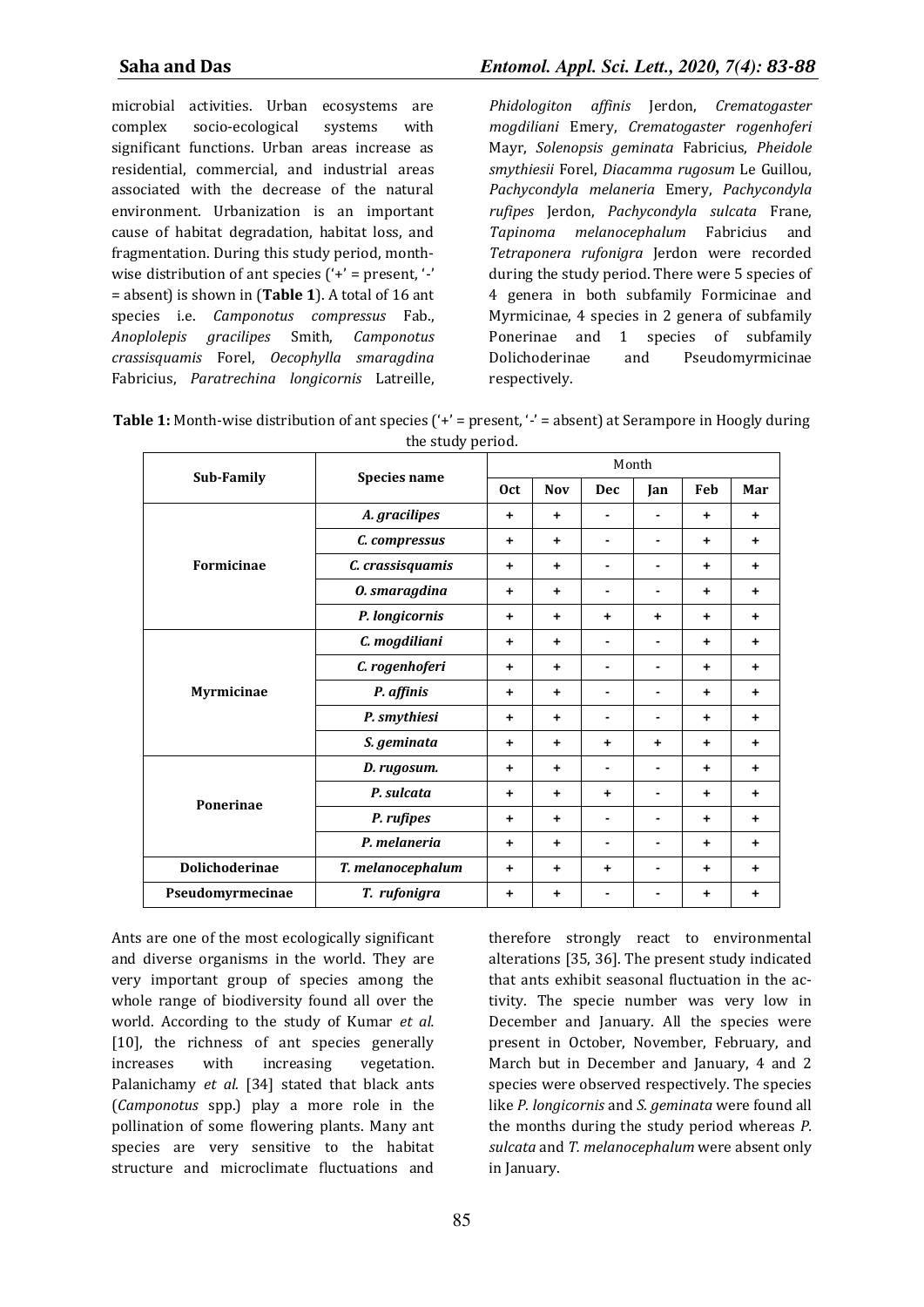The species richness and abundance were higher during the warmer seasons than winter; this was similar to the findings of Bharti *et al*. [31] and Suriyapong [37]. During this study period number of ant species was very low in January; similar results were observed by Kharbani and Hajong [32]. He also reported that *Pachycondyla javana* and *Pheidole smythiesii* were absent in the winter. Our observation confirmed that the population of ants and its fluctuation is conditioned by the environmental factors and even little alterations in such factors may produce an important effect on the biological behavior of the species concern. It acts as an important environmental indicator and also serves important ecological functions such as interactions with other organisms at any trophic levels [17, 18].

# **CONCLUSION**

The population of ants which are one of the most ecologically significant and diverse organisms in the world varied in the study as well as in different months of the year. They are major components of terrestrial ecosystems as they constitute an abundant part of the animal biomass and are very sensitive to the habitat structure, microclimate fluctuations and therefore strongly react to environmental alterations. High capability and diversity to adapt to various types of habitats show their unique evolutionary significance.

# **ACKNOWLEDGEMENT**

The authors are thankful to the Principal, Bethune College and Head, Department of Zoology, Bethune College, Kolkata for providing necessary laboratory facilities. We thank the Zoological Survey of India, Kolkata for confirming the identification of different ant species. Authors are also grateful to Prof. L. K. Ghosh, former Director, Zoological Survey of India, for valuable suggestions and cooperation.

# **REFERENCES**

1. Kumar R. Ants as Engineers of Biodiversity and Ecosystem. International Journal of Advance Research in Science and Engineering 2017;6(1):744-46.

- 2. Nagdalian AA, Oboturova NP, Povetkin SN, Ahmadov VT, Karatunov VA, Gubachikov AZ, Kodzokova MA, Orazaeva LN, Orazaev AN. Insect's Biomass as a Livestock Feed. Study of the Impact of Insectoprotein on the Livestock Vitals. Pharmacophore. 2020;11(1):27-34.
- 3. Pfeiffer M, Mezger D, Dyckmans J. Trophic ecology of tropical leaf litter ants (Hymenoptera Formicidae) - a stable isotope study in four types of Bornean rain forest. Myrmecological News 2013;19:31– 41.
- 4. Yuryevich OM, Borisovich NT. Collective Intelligence, Science, and Technology. Journal of Organizational Behavior Research. 2020;5(2):129-34.
- 5. Del Toro I, Ribbons RR, Pelini SL. The little things that run the world revisited: a review of ant-mediated ecosystem services and disservices (Hymenoptera: Formicidae). Myrmecological News 2012;17:133–46.
- 6. Andersen AN, Hertog T, Woinarski JCZ. Long-term ire exclusion and ant community structure in an Australian tropical savanna: congruence with vegetation succession. Journal of Biogeography 2006;33(5):823– 32.
- 7. Silva PSD, Bieber AGD, Leal IR, Wirth R, Tabarelli M. Decreasing abundance of leafcutting ants across a chronosequence of advancing Atlantic forest regeneration. Journal of Tropical Ecology 2009;25(2):223–27.
- 8. Vasconcelos HL, Vilhena JMS, Caliri GJA. Responses of ants to selective logging of a central Amazonian forest. Journal of Applied Ecology 2000;37(3):508–14.
- 9. Khanbabayi Z, Saber M, Vojoudi S, Gharekhani G. Investigating the Effects of a Mixture of Diatomaceous Earth and Spinosad Insecticide to Control Adult Flour Weevils, Tribolium castaneum Herbst.(Col: Tenebrionidae). World Journal of Environmental Biosciences 2019;8(2):41-3.
- 10. Kumar S, KT Shrihari, P Nair, T Varghese, R Gadagkar. Ant species richness at selected localities of Bangalore. Insect Environment 1997;3(1):3-5.
- 11. Folgarait PJ. Ant biodiversity and its relationship to ecosystem functioning: a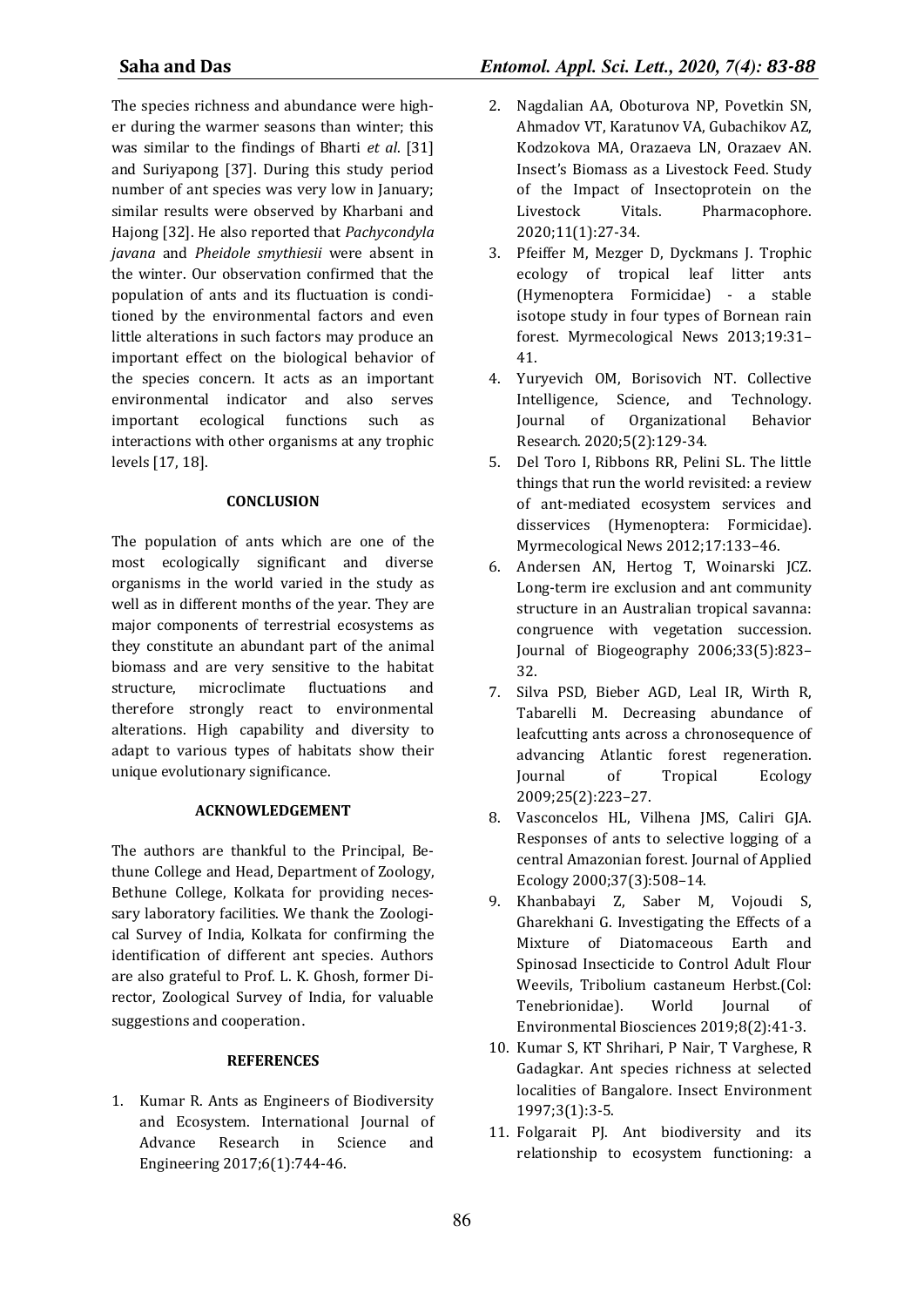review. Biodiversity and Conservation 1998;7(9):1221-44.

- 12. Hölldobler B, Wilson EO. The Ants. Belknap Press of Harvard University Press. 1990; Pp 732.
- 13. Agosti D. Convention of Biological Diversity, biodiversity indicators, SSC. Species 1997;29:23-24.
- 14. Grimaldi D, Engel M. Evolution of the Insects, New York: Cambridge University Press, ISBN 110726877X, 2005.
- 15. Hoffmann B, Andersen A. Responses of ants to disturbance in Australia, with particular reference to functional groups. Austral Ecology 2003;28(4):444-64. https://doi.org/10.1046/j.1442- 9993.2003.01301.x.
- 16. Lassau S, Hochuli D. Effects of habitat complexity on ant assemblages. Ecography 2004;27:157-64. Doi:https://doi.org/ 10.1111/j.0906-7590.2004.03675.x.
- 17. Andersen AN. Ants as indicators of restoration success at a uranium mine in tropical Australia. Restor. Ecol. 1993; Sep. 1(3):156-67.
- 18. Lindenmayer DB. Future directions for biodiversity conservation in managd forests: indicator species, impact studies and monitoring programs. J. Ecol. Manage 1999;115(2-3):277-87.
- 19. Andersen AN, Majer JD. Ants show the way Down Under: invertebrates as bioindicators in land management. Frontiers in Ecology and the Environment 2004;2(6):291–298.
- 20. Lach L, Parr CL, Abbott KL (eds.). Ant Ecology. 1st edn, Oxford University Press, Oxford. 2010; Pp 402.
- 21. Suwabe M, Ohnishi H, Kikuchi KK, Tsuji, K. Dif ference in seasonal activity pattern between non-native and native ants in subtropical forest of Okinawa Island, Japan. Ecological Research 2009 May 1;24(3):637- 43; DOI 10.1007/s11284-008-0534-9.
- 22. Paknia O, Pfeiffer M. Steppe versus desert: multi-scale spatial patterns in diversity of ant communities in Iran. Insect Conservation and Diversity 2011;4(4):297– 306.
- 23. Kovar P, Vojtisek P, Zentsova I. Ants as Ecosystem Engineers in Natural Restoration of Human Made Habitats, Journal of Landscape Ecology 2013;6(1):18–31.
- 24. Bharti H, Guenard B, Bharti M, Economo EP. An updated checklist of the ants of India with their specific distributions in Indian states (Hymenoptera, Formicidae). ZooKeys 2016;551:1-83.
- 25. Andersen AN, Hoffmann BD, Muller WJ, Griffiths AD. Using ants as bioindicators in land management: simplifying assessment of ant community responses. Journal of Applied Ecology 2002;39(1):8-17.
- 26. Brühl CA, Eltz T, Linsenmair E. Size does matter – effects of tropical rainforest fragmentation on the leaf litter ant community in Sabah, Malaysia. Biodiversity and Conservation 2003;12(7):371-89.
- 27. Kaspari M, Majer JD. Using ants to monitor environmental change. In: Ants: Standard Methods for Measuring and Monitoring Biodiversity (Agosti D, Majer JD, Alonso LE and Schultz TR, eds), Smithsonian Institution Press, Washington, DC, USA, 2000;89-98.
- 28. Watt AD, Stork NE, Bolton B. The diversity and abundance of ants in relation to forest disturbances and establishment in Southern Cameroon. Journal of Applied Ecology 2002;39(1):18-30.
- 29. Basu P. Seasonal and spatial patterns in ground foraging ants in a rain forest in the Western Ghats, India. Biotropica 1997;29(4):489-500.
- 30. Bharti H, Sharma YP, Kaur A. Seasonal patterns of ants (Hymenoptera: Formicidae) in Punjab Shivalik. Halteres 2009;1(1):36- 47.
- 31. Kharbani H, Hajong SR. Seasonal patterns in ant (Hymenoptera: Formicidae) activity in a forest habitat of the West Khasi Hills, Meghalaya, India. Asian Myrmecology 2013;5:103–112.
- 32. Mustafa NE, Elmahi OM, Waggiallah HA, Eltayeb LB. Kermes Dye Extract from Coccus Ilicis Insect as An Alternative Counter Stain Instead of Eosin in Various Tissue Constituents: An Experimental Study. Pharmacophore. 2020;11(5):14-19.
- 33. Mathew R, Tiwari RN. Insecta: Hymenoptera: Formicidae. State Fauna Series 4, Zoological Survey of India Fauna of Meghalaya 2000;7:251-409.
- 34. Palanichamy P, S Baskaran, A. Mohandoss.. Insect pollination of moringa plant, Moringa